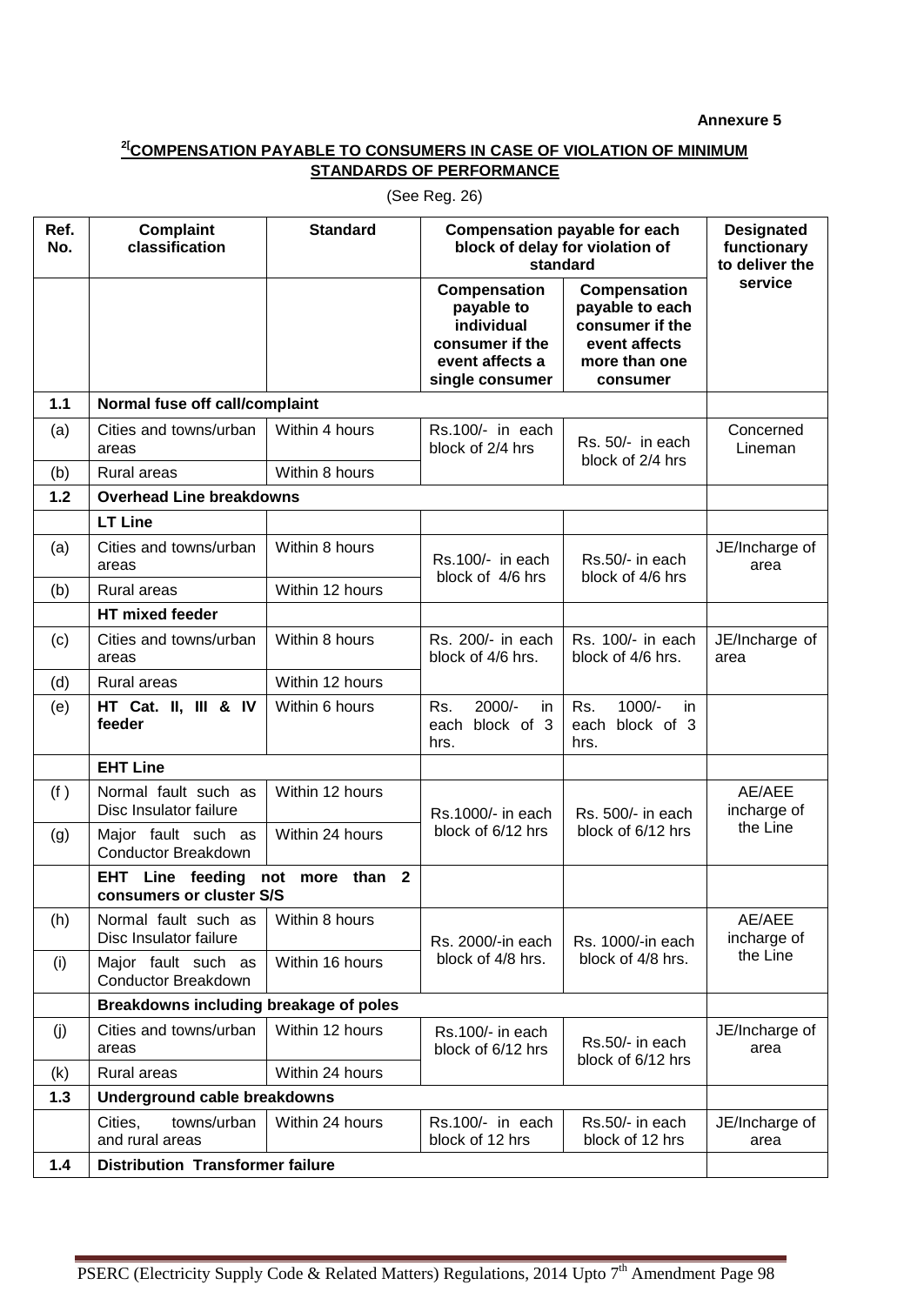| (a) | Cities and towns/urban<br>areas                                                             | Within 24 hours                                                                                                                            | Rs. 200/- in each<br>block of 12/24 hrs                | Rs.100/- in each<br>block of 12/24 hrs           | JE/Incharge of<br>area                     |  |  |
|-----|---------------------------------------------------------------------------------------------|--------------------------------------------------------------------------------------------------------------------------------------------|--------------------------------------------------------|--------------------------------------------------|--------------------------------------------|--|--|
| (b) | Rural areas                                                                                 | Within 48 hours                                                                                                                            |                                                        |                                                  |                                            |  |  |
| 1.5 | <b>Transformer</b><br><b>Power</b><br>failure (with primary<br>voltage upto 66000<br>volts) | Within 15 days                                                                                                                             | $2000/-$<br>Rs.<br>for<br>day<br>of<br>each<br>default | Rs.<br>1000/-for<br>each<br>day<br>of<br>default | Sr.Xen/Grid<br>const.                      |  |  |
| 1.6 | <b>Street Light Faults</b>                                                                  | i) Rectification of<br>line faults within 4<br>hours<br>ii) Replacement of<br>defective<br>units<br>within 24 hours                        | Rs.200/- for each<br>day of default                    | $\blacksquare$                                   | JE/Incharge of<br>area                     |  |  |
| 1.9 | <b>Period of Scheduled Outage</b>                                                           |                                                                                                                                            |                                                        |                                                  |                                            |  |  |
| (a) | Maximum duration in a<br>single stretch                                                     | Not to exceed 6<br>hours<br>in a day<br>during the months<br>from Apr to Oct & 8<br>hrs in a day during<br>the months from<br>Nov to March | Rs.200/- in each<br>case of default                    | Rs.100/- in each<br>case of default              | JE/Incharge of<br>area                     |  |  |
| (b) | Restoration of supply                                                                       | By not later than<br>6.00 PM                                                                                                               |                                                        |                                                  |                                            |  |  |
| 2.1 | <b>Voltage fluctuations</b>                                                                 |                                                                                                                                            |                                                        |                                                  |                                            |  |  |
| (a) | Due to loose joint                                                                          | Within 4 hours                                                                                                                             | Rs.200 for each<br>block of 2 hrs.                     | Rs.100/- for each<br>block of 2 hrs              | JE Incharge of<br>area                     |  |  |
| (b) | <b>No</b><br>expansion/<br>enhancement<br>οf<br>network involved                            | Within 2 working<br>days                                                                                                                   | Rs.200/- for each<br>day of default                    | Rs.100/- for each<br>day of default              | JE/Incharge of<br>area                     |  |  |
| (c) | of<br>Up<br>gradation<br>distribution<br>system<br>required                                 | Within 30 days                                                                                                                             | Rs.500/- for each<br>day of default                    | Rs.250/- for each<br>day of default              | AE/AEE<br>Incharge<br>οf<br>area/ function |  |  |
| 3.  | <b>Meter complaints</b>                                                                     |                                                                                                                                            |                                                        |                                                  |                                            |  |  |
| 3.1 | Inspection<br>and<br>replacement of slow,<br>fast/creeping, stuck up<br>meters              | Inspection within $7 \mid$ Rs.200/- for each<br>working days and<br>replacement within<br>10 working days of<br>receipt of complaint       | day of default                                         | Not applicable                                   | JE/Incharge of<br>area                     |  |  |
| 3.2 | Replacement of burnt<br>meters                                                              | Within 5 working<br>days                                                                                                                   | Rs.300/- for each<br>day of default                    | Not applicable                                   | JE/Incharge of<br>area                     |  |  |
| 4.  | Release of new connection/additional load/demand feasible from existing<br>network          |                                                                                                                                            |                                                        |                                                  |                                            |  |  |
| (a) | Release of supply                                                                           | Within 7 days for<br><b>DS/NRS</b><br>Within 15 days for                                                                                   | Rs. 200/- for each<br>day of default                   | Not applicable                                   | AE/AEE<br>Incharge<br>οf<br>area/ function |  |  |
|     |                                                                                             | other than DS/NRS                                                                                                                          |                                                        |                                                  |                                            |  |  |
|     | Network expansion/enhancement required to release supply                                    |                                                                                                                                            |                                                        |                                                  |                                            |  |  |
| (b) | Release of supply -<br>Low Tension                                                          | Within 30 days                                                                                                                             | Rs.400/- for each<br>day of default                    | Not applicable                                   | AE/AEE<br>Incharge<br>οf                   |  |  |
| (c) | Release of supply -<br>High Tension 11000<br>volts                                          | Within 45 days                                                                                                                             | Rs.2000/-<br>for<br>of<br>each<br>day<br>default       |                                                  | area/ function                             |  |  |